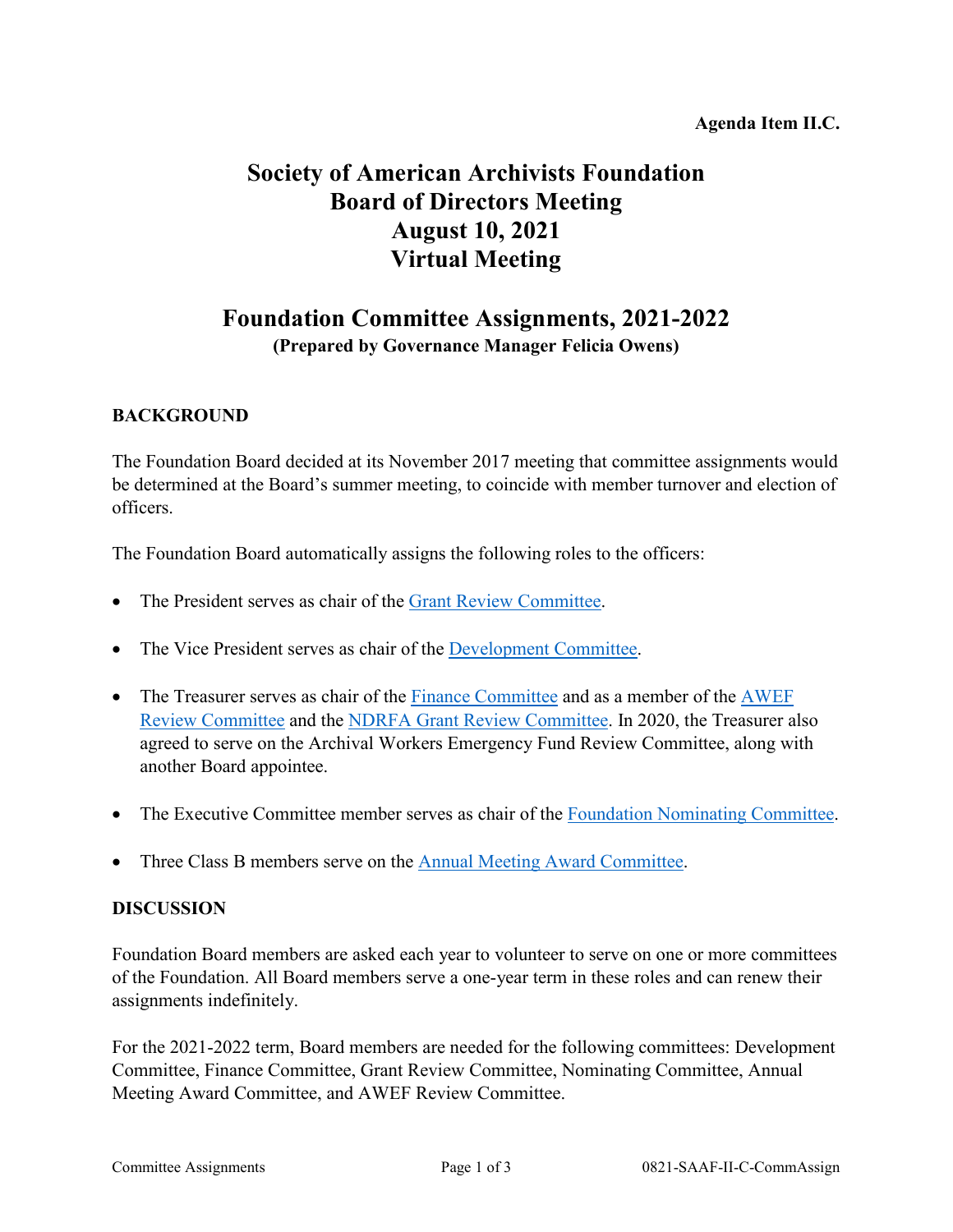An excerpt from each committee description has been included below, specifying the committee selection, size, and length of term:

#### **1. Development Committee**

The Development Committee consists of eight members: the Foundation Board Vice-President (who serves as the chair), the Executive Director, three Board members who are appointed by the Board President, and three individuals who are not currently serving on the Board and who are appointed by the Board President based on recommendations from Board members and others and subject to the approval of the Board. The six appointed members of the Committee serve for one-year renewable terms.

Committee members are selected on the basis of one or more of the following: fundraising experience, ties with the corporate community, expertise in obtaining grant funding, and/or expertise in outreach.

#### **2. Finance Committee**

The Finance Committee consists of five members: the Foundation Treasurer (who serves as chair), the Executive Director, the Finance/Administration Director, and two Foundation Board members elected by the Board in consultation with the current Finance Committee members to determine what expertise is needed. The two elected members of the Committee serve for one-year renewable terms. There are no term limits for the elected members as long as they continue to serve on the Foundation Board.

#### **3. Grant Review Committee**

The Grant Review Committee is an appointed body of the SAA Foundation Board. The Committee consists of the SAAF President (who serves as Chair) and no fewer than three additional members, one of whom may be appointed from outside the Board. Members of the Committee are appointed by the President no later than the close of the Board's annual meeting and subject to approval by the Board. The Executive Director serves *ex officio* with voice, but without vote.

#### **4. Nominating Committee**

The Nominating Committee is an appointed body of the SAA Foundation Board. The Committee consists of the SAAF Executive Committee member (who serves as Chair) and two additional members of the Board, selected by the Board no later than the close of the Board's annual meeting. The Executive Director serves *ex officio* with voice, but without vote.

#### **5. Annual Meeting Award Committee**

The Annual Meeting Award Committee is an appointed body of the SAA Foundation Board. The Committee consists of three Class B members and one member of the SAA Council. The SAA Council member may be one of the Foundation Board Class A members. If no Class A member volunteers to serve on the Committee, the SAA President shall appoint one Committee member from among the other Council members. Appointments are made at the board's annual meeting; appointments are for one-year terms beginning at the close of the annual meeting. The Executive Director serves *ex officio* on the committee.